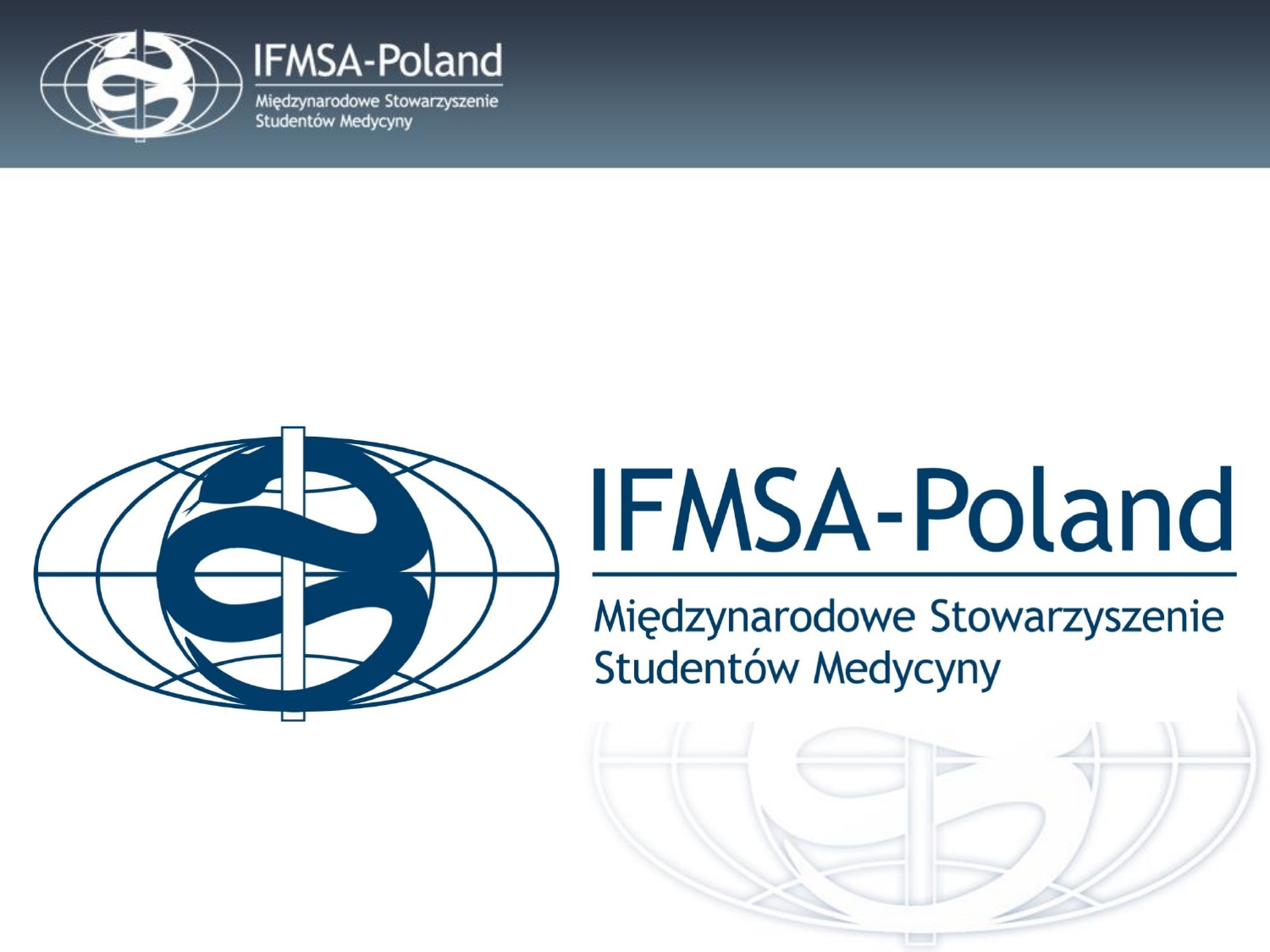



**TEMP**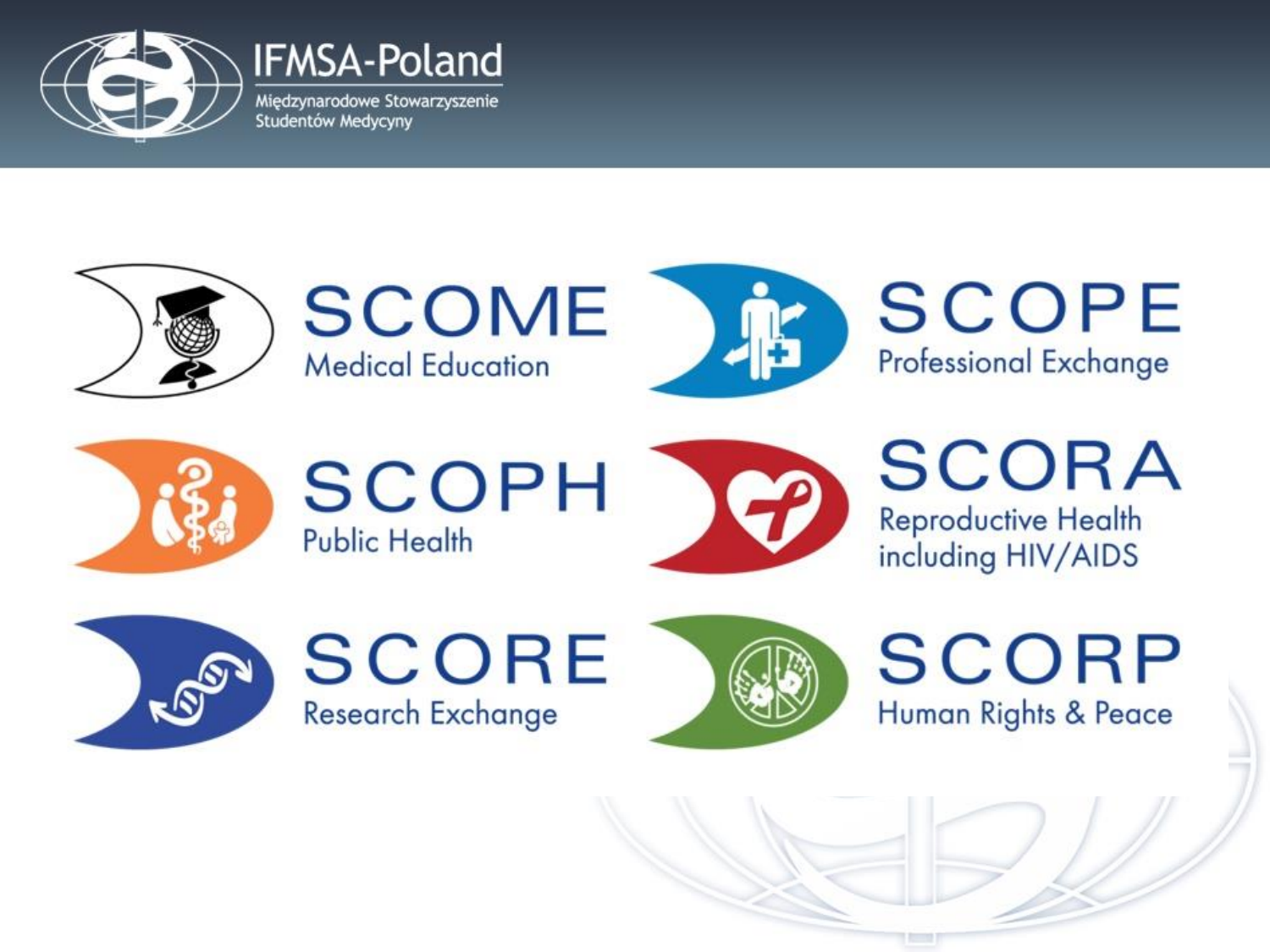

### **The International Federation of Medical Students' Associations** (IFMSA), founded in 1951, is one of the world's oldest and largest student-run organizations. It represents, connects and engages every day with medical students from 136 national members organizations in 127 countries around the globe.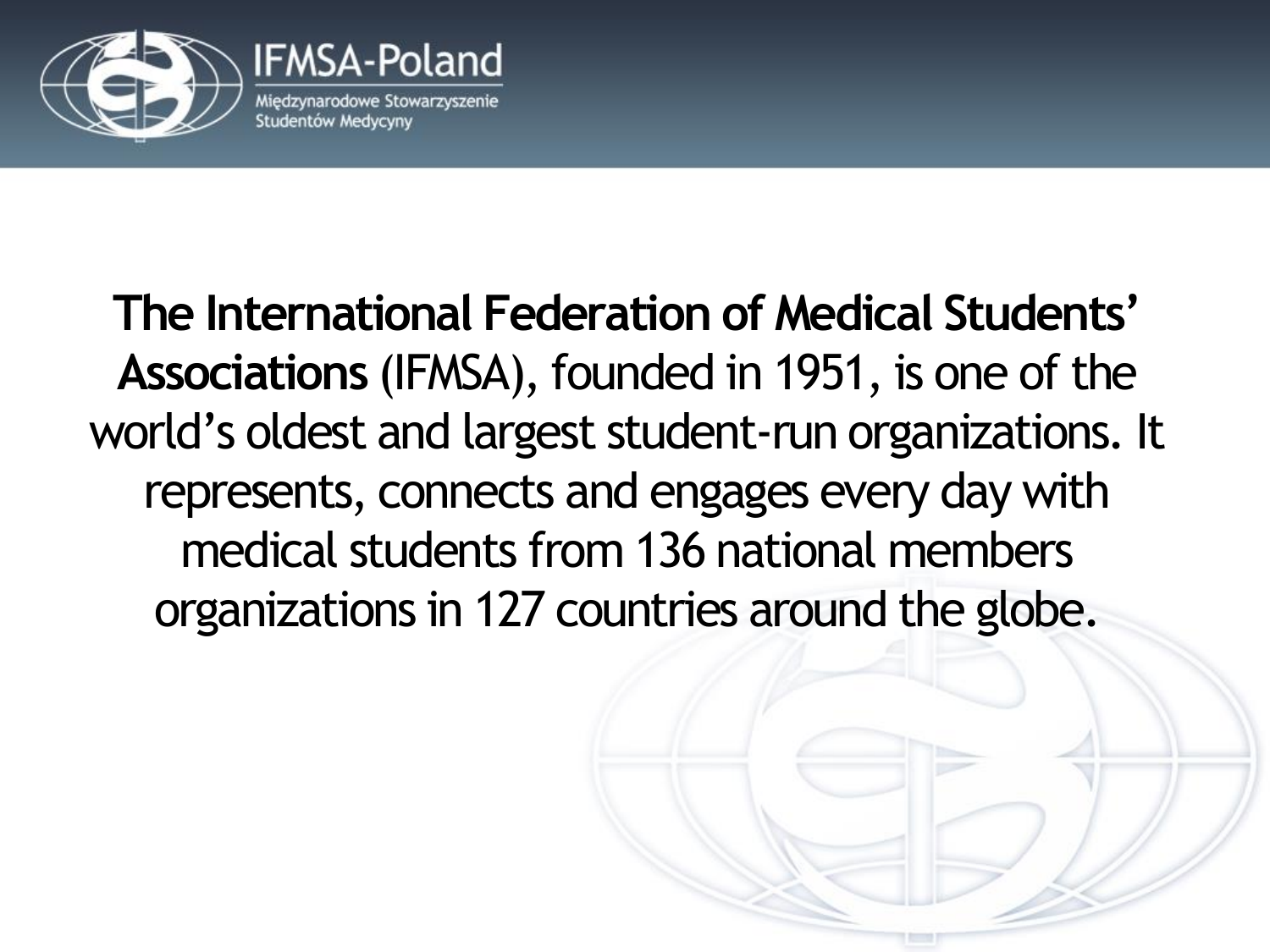

#### Our work is divided into four main global health areas:

- Public Health,
- Sexual and Reproductive Health,
	- Medical Education
	- Human Rights and Peace.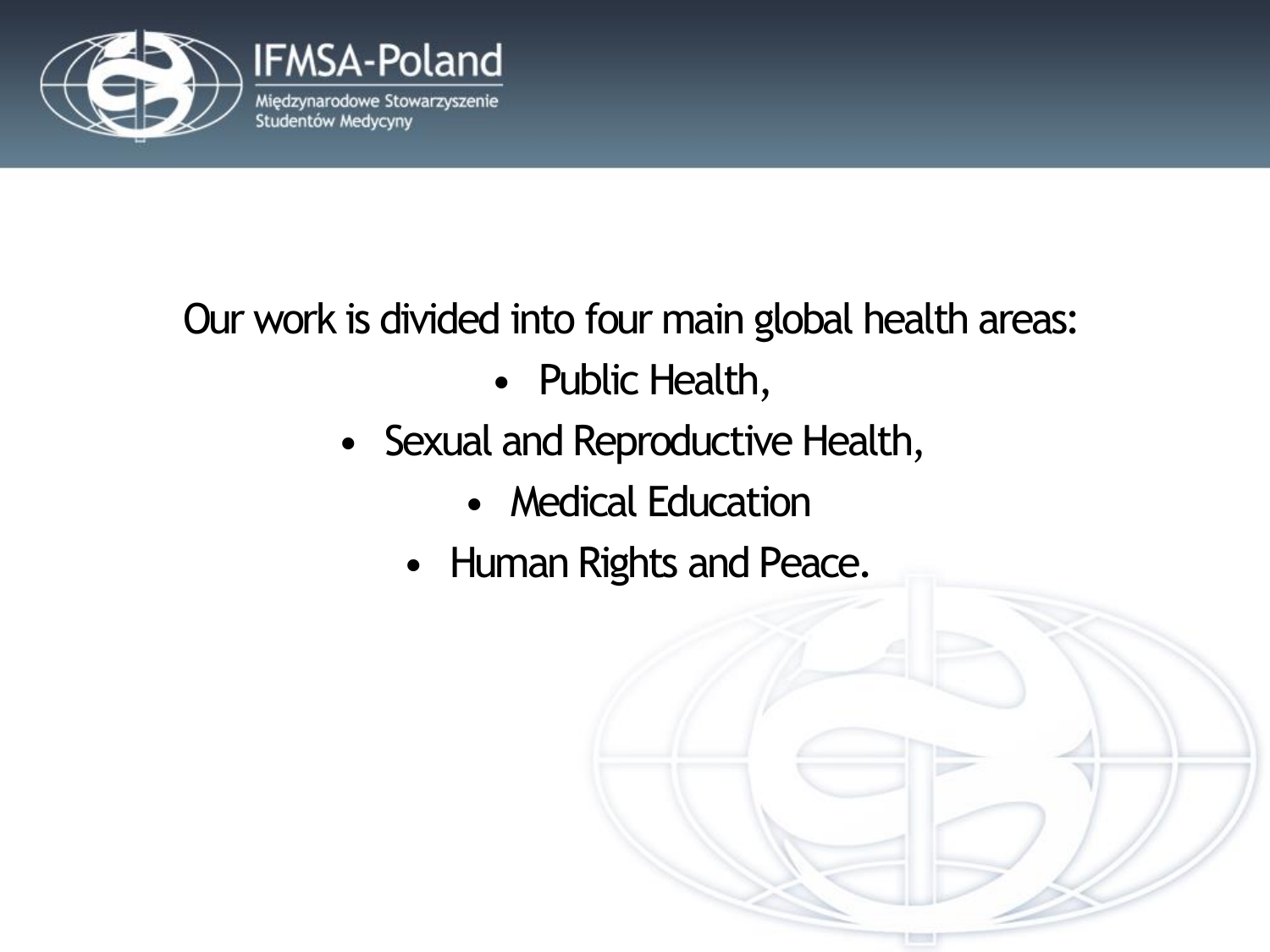

Each year, we organize over 13,000 [clinical](http://ifmsa.org/professional-exchanges/) and research [exchanges](http://ifmsa.org/research-exchanges/) programs for our students to explore innovations in medicine, healthcare systems and healthcare delivery in other settings. IFMSA brings people together to exchange, discuss and initiate projects to create a healthier world. It trains its members to give them the skills and resources needed to be health leaders. It advocates for the pressing issues that matter to us to shape the world we want. And it does deliver: our projects, our campaigns and our activities positively impact the physicians-to be, the communities they serve, as well as the health systems around the world in which they practice as a trainee and eventually a medical doctor.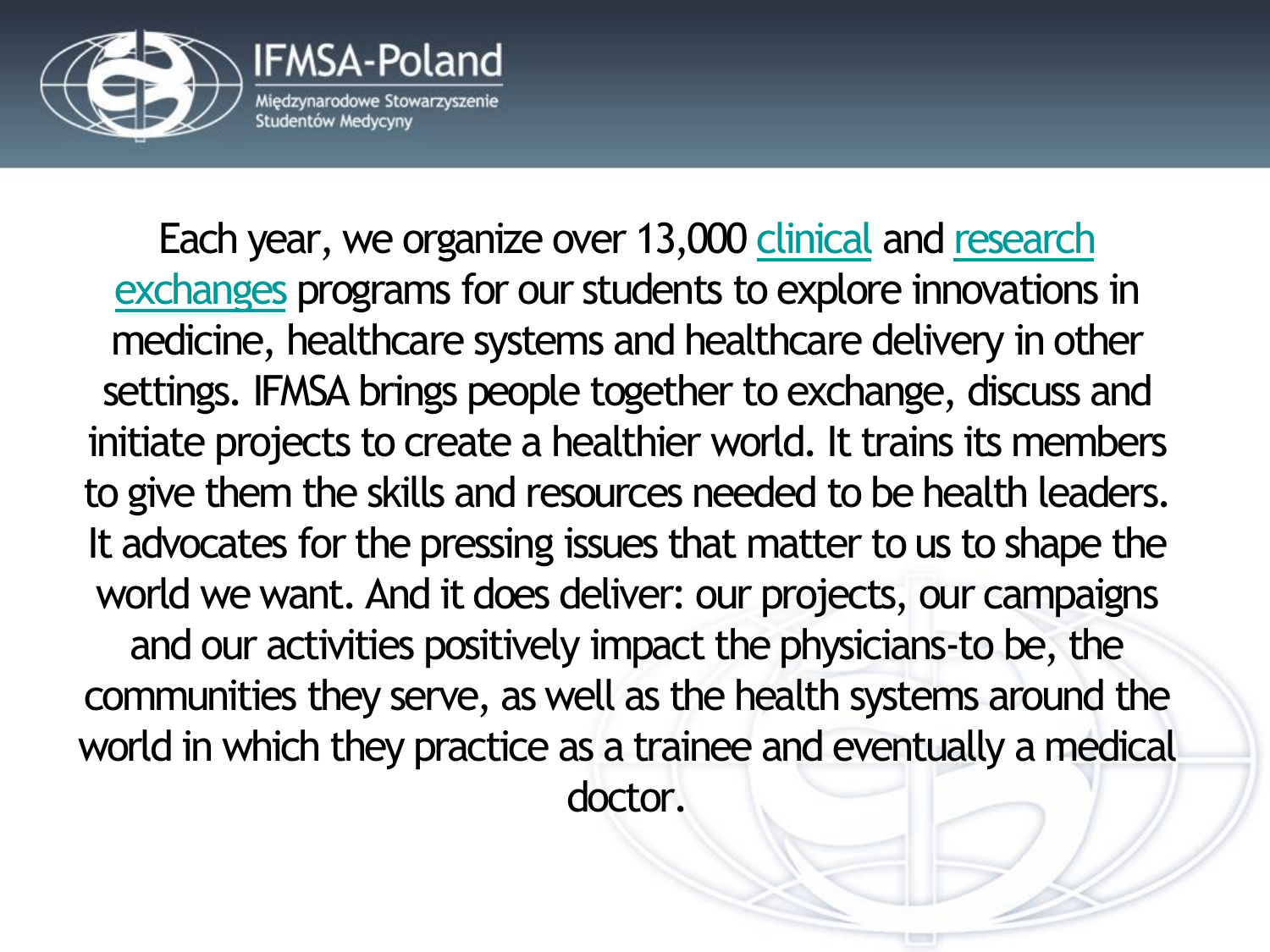

## IFMSA-Poland

Together with our colleagues in more than 121 countries, we are involved in a global network that connects thousands of medical students. Our organization gives medical students the opportunities they need to go beyond the hospital walls, and lecture halls. Motivated, intelligent young people are determined to look beyond the doors of their medical school to see the world outside.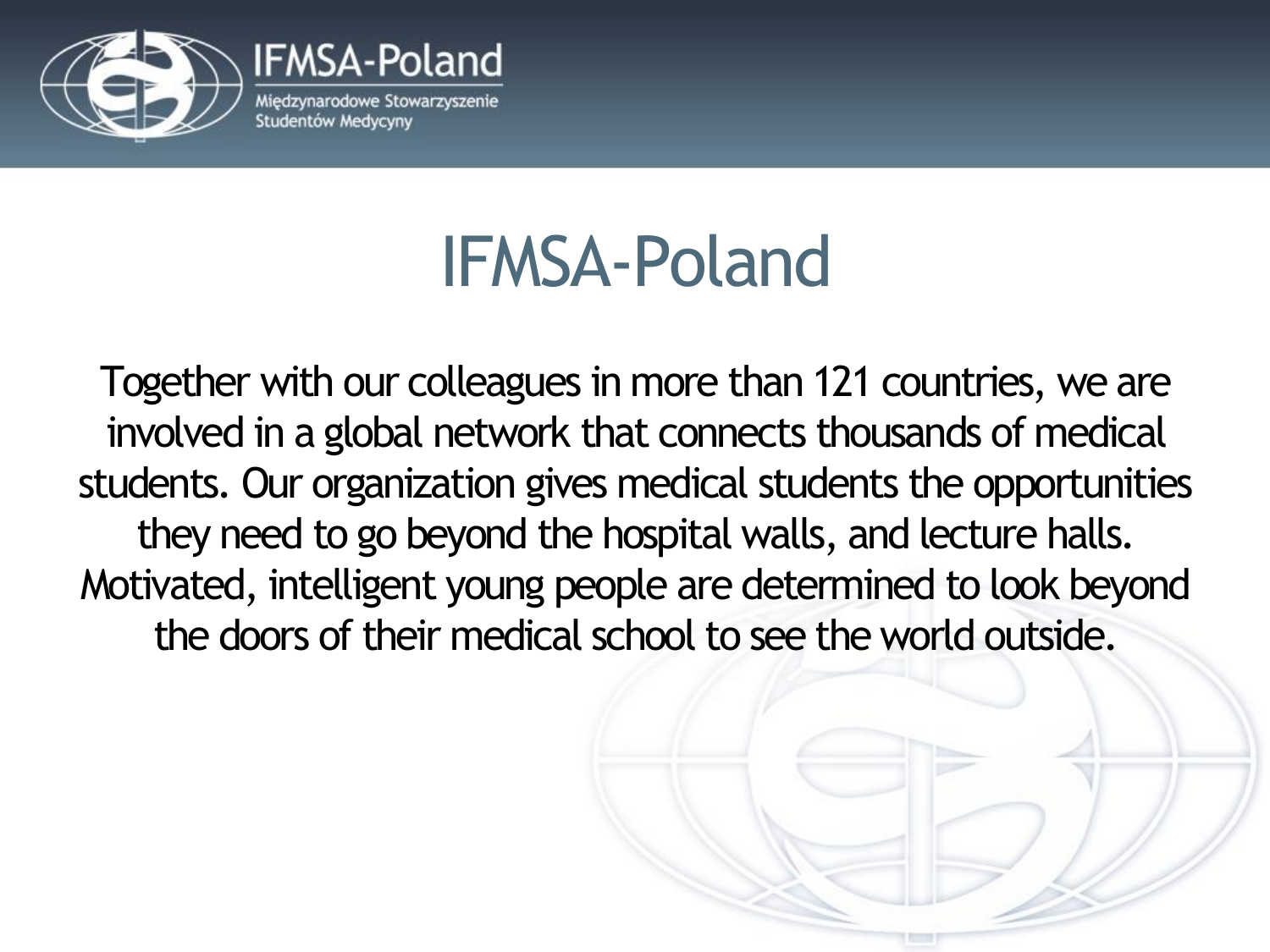

IFMSA-Poland send each year about 500 students from fifteen Polish Medical Universities to study with colleagues from other countries, other continents, other culture... The same amount of young, well motivated people from more than 80 countries choose Poland for their clerkships and spend the holidays in our country.

Our members organize each year many projects and campaigns on major diseases such as HIV/AIDS, smoking and cardiovascular diseases or on important problems of medical students in Poland. By meeting active students from other medical universities, members of IFMSA-Poland share their ideas, skills and experience about how students can act on the issues that motivate them. Twice a year we meet in different places in Poland, spending 3 days on trainings and discussions.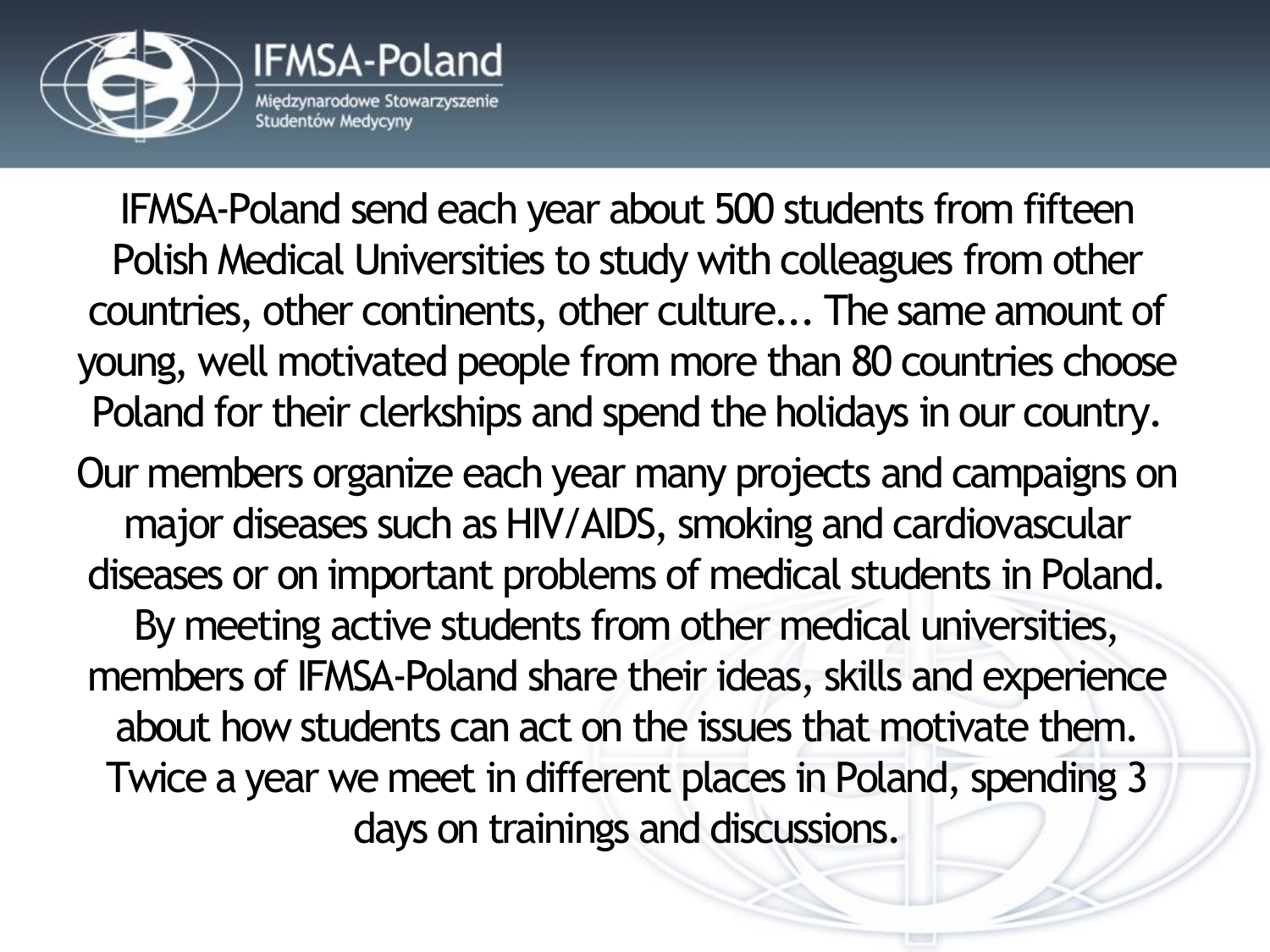



Międzynarodowe Stowarzyszenie<br>Studentów Medycyny

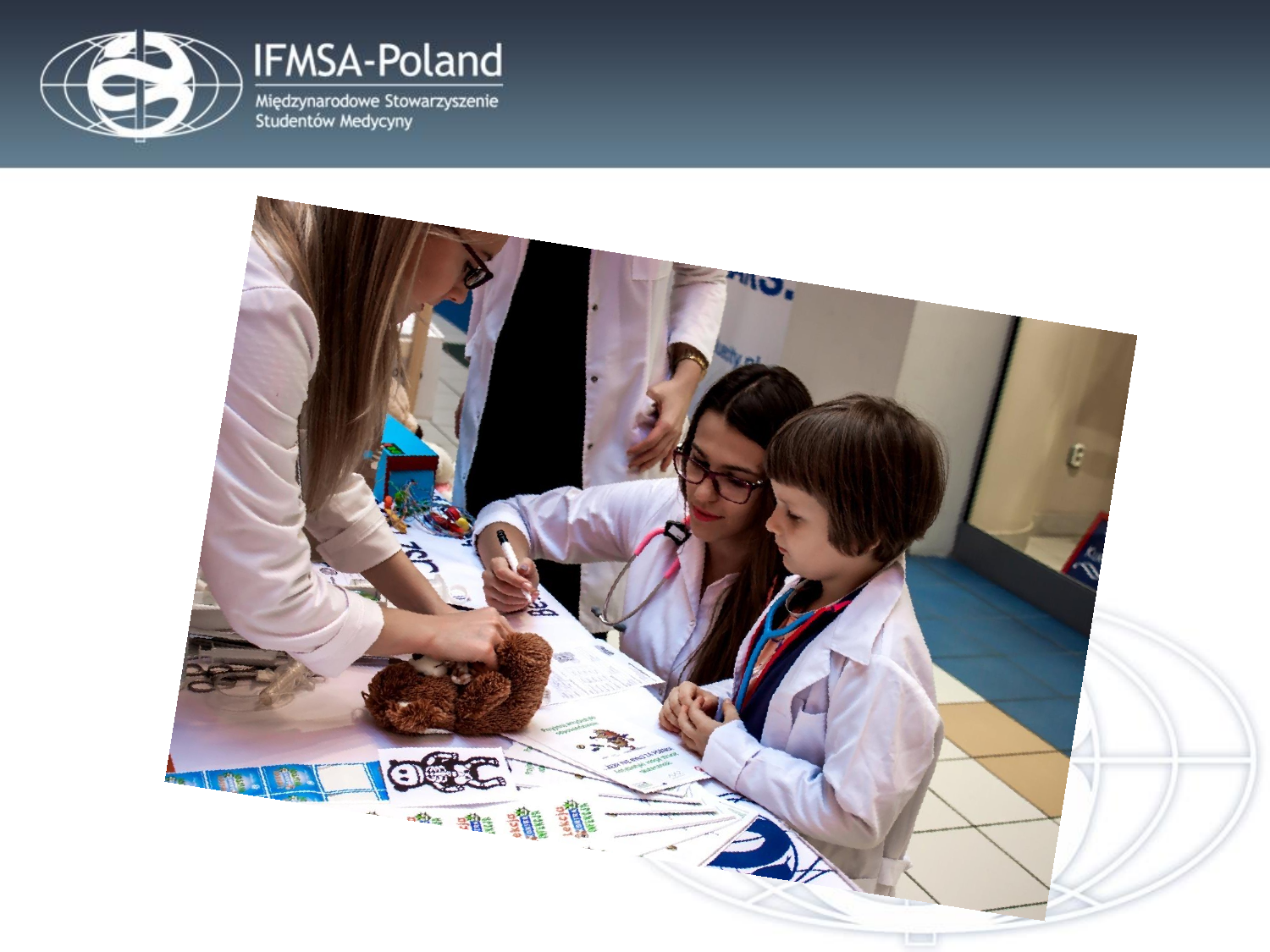



Międzynarodowe Stowarzyszenie<br>Studentów Medycyny

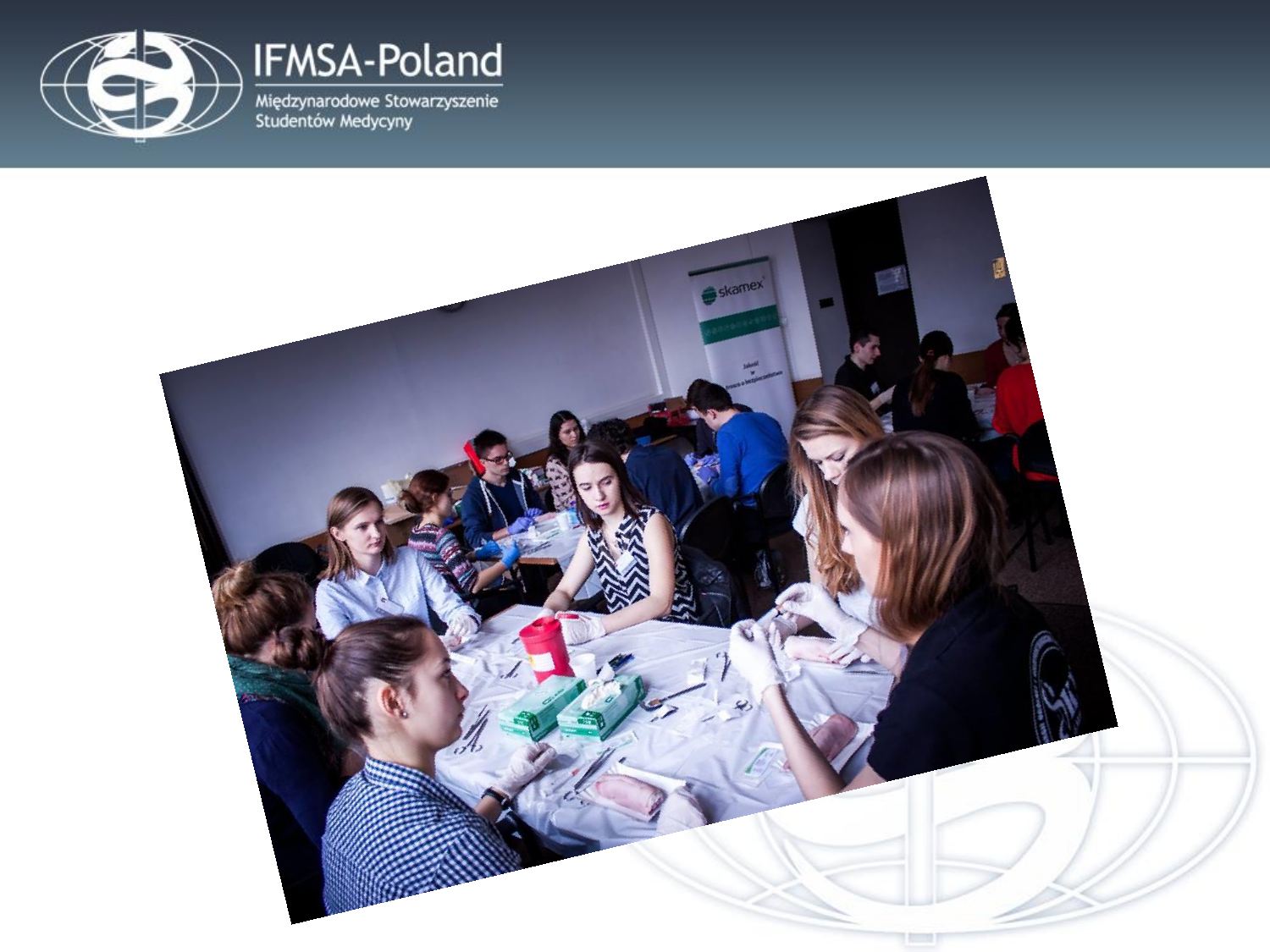



Międzynarodowe Stowarzyszenie<br>Studentów Medycyny